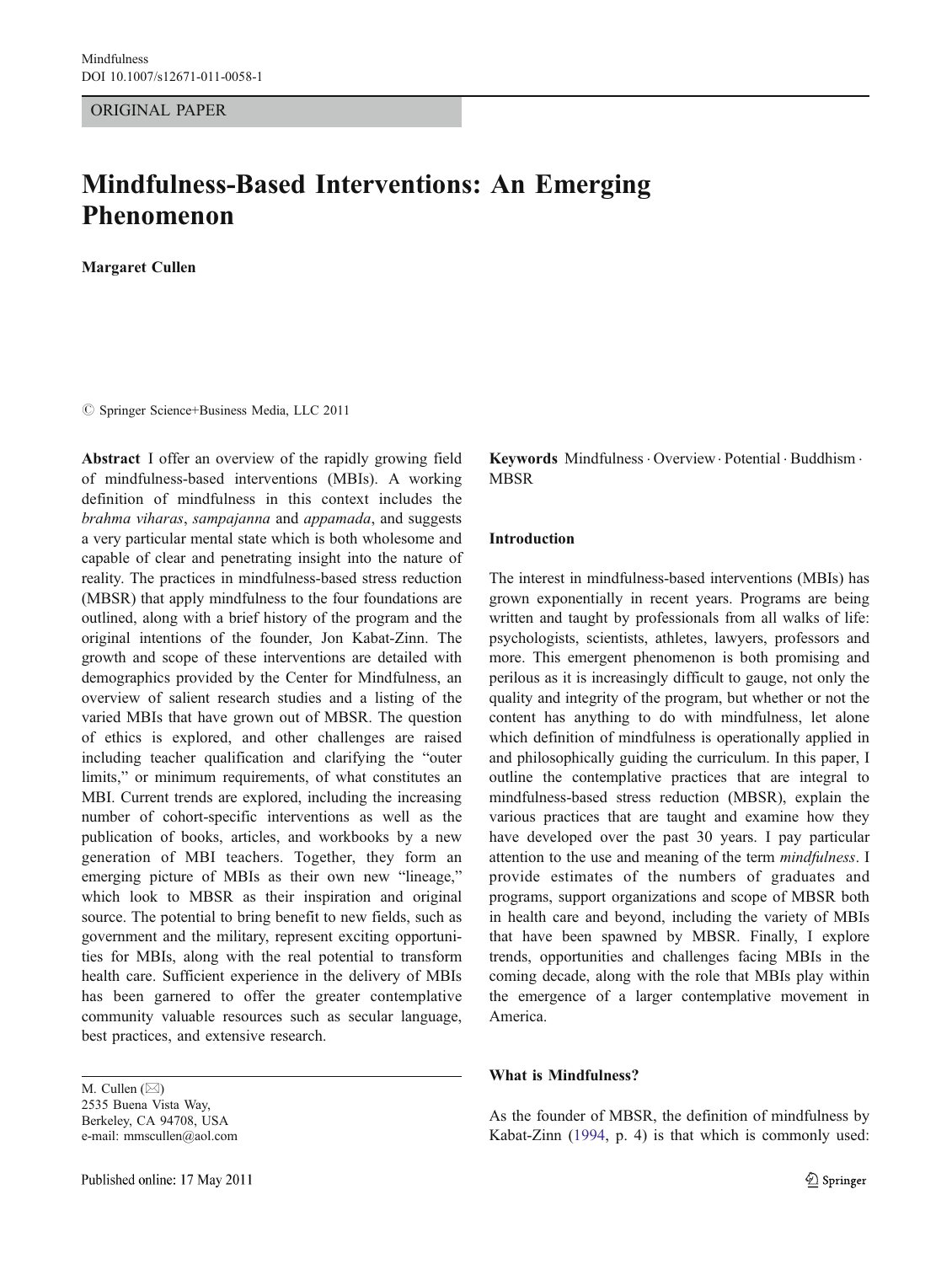"paying attention in a particular way: on purpose, in the present moment, and non-judgmentally." He has described mindfulness as a "way of being," choosing to think of the work as a dynamic process, embedded within all of life, both intra- and inter-personal, rather than a static technique, practiced only "on the cushion" and thereby compartmentalized to "x" minutes per day.

There are two main branches of Buddhism: Theravada and Mahayana. Although technically a part of Mahayana, Vajrayana or Tibetan Buddhism, functions as a third branch insofar as its practices differ significantly from Zen Buddhism, the other principal Mahayana school (Smith and Novak [2003](#page-7-0)). Their historic differences are complex, subtle, and beyond the purview of this paper and, perhaps, most contemporary practitioners. Yet, these historical differences, though still debatable, shape the practices that are taught in meditation centers in the west. Most western vipassana centers are rooted in the Theravada branch of Buddhism. Vipassana, or "seeing clearly," also known as the practice of insight, is comprised of meditation practices based primarily on the Satipattana Sutta, usually translated as the Four Foundations of Mindfulness. In this context, the practice of mindfulness has the potential to liberate the mind from greed, hatred, and delusion as in the following excerpt from the Satipattana Sutta, "This is the sole way, monks, for the purification of beings, for the overcoming of sorrow and lamentation, for the destroying of pain and grief, for reaching the right path, for the realization of Nibbana, namely, the Four Foundations of Mindfulness" (Thera [1965](#page-7-0), p. 139).

For some Mahayana schools of Buddhism, mindfulness also plays a central role. For example, Hanh ([1975,](#page-7-0) p. 14) defined mindfulness as "the miracle which can call back in a flash our dispersed mind and restore it to wholeness so that we can live each minute of life." However, in Vajrayana, mindfulness has a more narrow function of remembering to bring the mind back to the chosen object of meditation and thus functions as the foundation for shamatha. Conversely, vipassana practice considers samadhi (shamatha) as the foundation for vipassana (Cullen et al. [2006](#page-7-0)).

In the Theravadan Abhidhamma (Buddhist psychology), sati is precisely defined as one of 19 "beautiful" mental factors whose function is the absence of confusion or nonforgetfulness. In the context of the Nikaya (Buddha's Discourse) sati is referred to as a "kind of attentiveness that … is good, skilful or right" (Thera [1965](#page-7-0), p. 9). However, in the Tibetan Abhidharma, mindfulness is considered a neutral factor. For example, a sniper could be mindful while carefully taking aim at his target (Cullen et al. [2006](#page-7-0)).

Many contemporary Buddhist teachers use the term mindfulness in a more comprehensive way than simply remembering or lacking confusion. According to J. Dunne (personal communication), the components of mindfulness as it is more broadly construed might include not only sati, but also sampajanna (clear comprehension) and appamada (heedfulness). Clear comprehension includes both the ability to perceive phenomena unclouded by distorting mental states (such as moods and emotions) and the metacognitive capacity to monitor the quality of attention. Heedfulness in this context can be understood as bringing to bear during meditation what has been learned in the past about which thoughts, choices, and actions lead to happiness and which lead to suffering (Cullen [2008](#page-7-0)).

This broader use of mindfulness could be widened even further to include the four brahma viharas which are alternately called the immeasurables, or sublime states, and include: loving kindness, compassion, sympathetic joy, and equanimity. As the first three are all aspects of unselfish care or friendliness, they can be seen as different expressions of the same quality of heart that is often referred to as basic goodness. They differ more in terms of context than content or affective tone, and can be distinguished by their proximal causes: compassion arises in the face of suffering and carries with it the impulse to act to relieve the suffering of another; loving kindness arises when we witness qualities or actions which are lovely or loveable; and, sympathetic joy arises in the face of others' good fortune. Equanimity is distinct from the other three insofar as it is not associated with the same affective tone and tends to provide the leavening quality of even-handedness, providing the insight and/or perspective necessary to meet experience with skill and open-heartedness and appreciate our equality with all living beings. Kabat-Zinn (cited in Cullen et al. [2006\)](#page-7-0) described mindfulness as affectionate attention in which an orientation of non-harming is inherent. Goldstein (cited in Cullen et al. [2006](#page-7-0), p. 5) described mindfulness as being, "always a wholesome factor … in a true moment of mindfulness there is freedom from greed, hatred and delusion … through the practice of mindfulness, all of the other factors of enlightenment (mindfulness, investigation, energy, rapture, calm, concentration and equanimity) are automatically cultivated. Mindfulness does have that function of drawing the other factors of enlightenment together." Olendzki [\(2008\)](#page-7-0) explained how this is presented in the Abhidhamma:

One of the more astonishing insights of the Abhidhamma is that mindfulness always co-arises with eighteen other wholesome mental factors. We are used to thinking of these factors as very different things, but the fact that they all arise together suggests they can be viewed as facets of the same jewel, as states that mutually define one another. By reviewing the range of wholesome factors that co-arise with it, we can get a much closer look at the phenomenology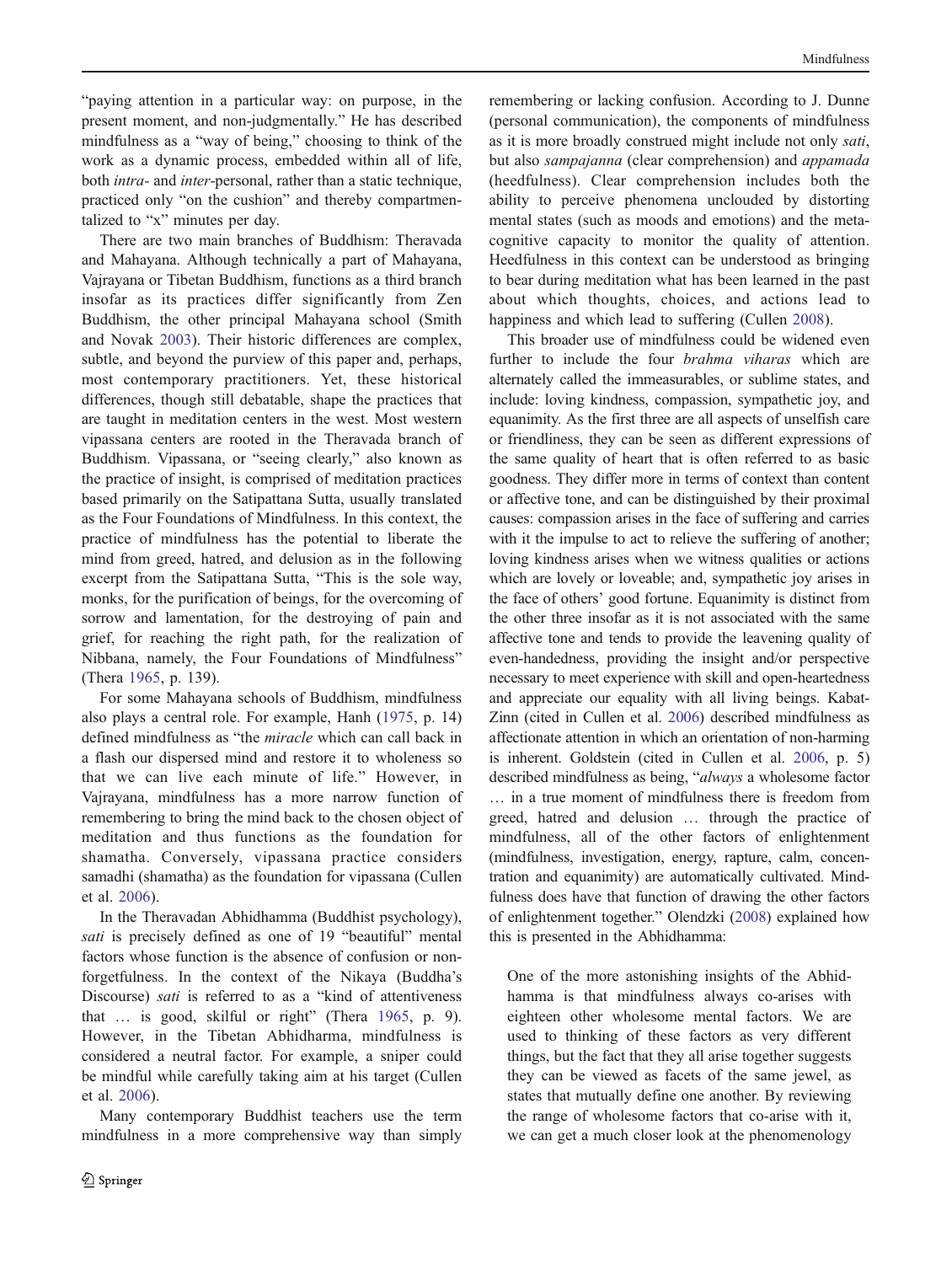of mindfulness. First, there is equanimity (tatramajjhattata, 34)…. It is therefore also characterized by non-greed (alobho, 32) and non-hatred (adoso, 33). This is the generic Abhidhamma way of referring to generosity or non-attachment on the one hand and loving-kindness on the other.

# What is MBSR?

MBSR began in 1979 in the basement of the University of Massachusetts Medical Center. As a student of zen, vipassana, and yoga, Jon Kabat-Zinn included a range of both formal and informal practices for the cultivation of mindfulness. Due to its focus on specific and detailed instructions for directing, sustaining, and deepening attention, Vipassana lent itself beautifully to application in a mainstream setting. Other Buddhist traditions tend to be more culturally influenced and to rely more heavily on ritual, Buddhist philosophy, and the teacher–student relationship, making them harder to export to conventional institutions in a country constitutionally bound to the separation of church and state, and reflexively suspicious of even the word meditation.

The formal practices in MBSR are: mindful movement (gentle hatha yoga with an emphasis on mindful awareness of the body); the body scan (designed to systematically, region by region, cultivate awareness of the body—the first foundation of mindfulness—without the tensing and relaxing of muscle groups associated with progressive relaxation); and sitting meditation (awareness of the breath and systematic widening the field of awareness to include all four foundations of mindfulness: awareness of the body, feeling tone, mental states and mental contents). As such, the intention of MBSR is much greater than simple stress reduction. Through systematic instruction in the four foundations and applications in daily life, as well through daily meditation practice over an 8-week period, many participants taste moments of freedom that profoundly impact their lives. All of life serves as the ground for the informal cultivation of mindfulness, but each week new themes invite participants to explore mindfulness through different aspects of daily life (e.g., food, perception, relationships, work, stress).

#### Demographics and Research

No data exist as to exact, or even approximate numbers of MBIs worldwide and, if it did, it would be inexact before reaching publication. However, the Center for Mindfulness provided the following numbers:

More than 18,000 graduates of the 8-week MBSR program at UMass (since 1979)

- More than 9,000 graduates of Oasis—the Center for Mindfulness' institute for professional training (individuals from 35 countries have attended)
- Professional Training offered since the early 1980s, formalized into Oasis in 2005
- More than 500 clinics around the world
- Eight years of the Annual International Scientific Conference, and international meeting of clinicians, researchers, and educators

There are hundreds of research papers on the effects of MBIs on physical and mental conditions including, but not limited to depression (Jain et al. [2007\)](#page-7-0), relapse prevention (Segal et al. [2010](#page-7-0); Teasdale et al. [2002](#page-7-0)), anxiety (Baer [2003\)](#page-6-0), substance abuse (Bowen et al. [2006](#page-6-0)), eating disorders and binge eating (Baer [2006](#page-6-0)), insomnia (Kreitzer et al. [2005\)](#page-7-0), chronic pain (Morone et al. [2008\)](#page-7-0), psoriasis (Kabat-Zinn et al. [1998\)](#page-7-0), type 2 diabetes (Rosenszweig et al. [2007\)](#page-7-0), fibromyalgia (Grossman et al. [2007\)](#page-7-0), rheumatoid arthritis (Pradhan et al. [2007](#page-7-0)), attention-deficit/hyperactivity disorder (Zylowska et al. [2008\)](#page-7-0), HIV (Creswell et al. [2009\)](#page-6-0), cancer (Carlson et al. [2003](#page-6-0); Witek-Janusek et al. [2008\)](#page-7-0) and heart disease (Sullivan et al. [2009](#page-7-0)). A comprehensive literature review of papers found in the four of the largest health science databases (EBSCO, CINAHL, PSYCHLINE, and MEDLINE) found that "MBSR is an effective treatment for reducing the stress and anxiety that accompanies daily life and chronic illness" (Praissman [2008](#page-7-0)).

#### Growth and Scope

Since the seminal work of Segal et al. ([2002\)](#page-7-0) on mindfulness-based cognitive therapy (MBCT) for depression, both clinicians and academics have begun to explore the potentiating power of marrying mindfulness with the more traditional approach of cognitive behavioral therapy. There is now a graduate program in MBCT at Oxford University and the British National Health Service pays for the cost of the program. Another prominent mindfulness center in the United Kingdom is the Centre for Mindfulness Research and Practice at Bangor University. Numerous other MBIs have been spawned from MBSR including: Mindfulness-Based Childbirth and Parenting, SMART in Education/Mindfulness-Based Emotional Balance, Cool Minds™ (for adolescents), A Still Quiet Place (children of all ages), Mindfulness-Based Eating, Mindfulness-Based Relapse Prevention, Mindfulness-Based Elder Care, Mindfulness-Based Mental Fitness Training, Mindfulness-Based Art Therapy for Cancer Patients, Mindful Leadership™, Mindful Schools, Mindfulness without Borders, Trauma Sensitive MBSR for women with PTSD, along with many other programs designed for specific age groups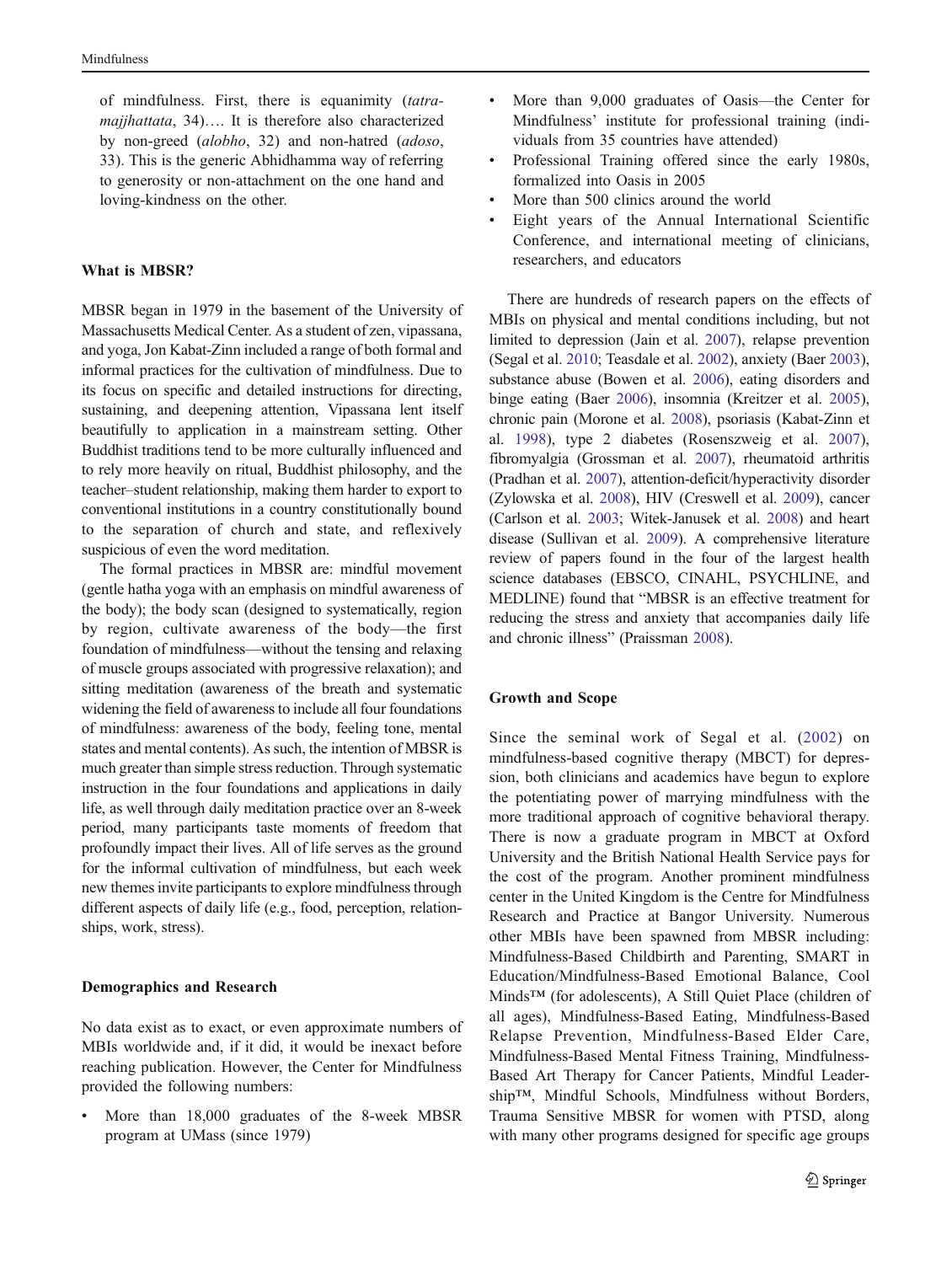from pre-school through higher education. Norway, Sweden, Holland, France, Ireland, Germany, South Africa, Switzerland, and Italy are among many countries that have institutes and national associations of mindfulness teachers and trainings.

The organic grassroots growth of MBIs worldwide can be explained in several ways. The sense that mindfulness is the medicine (or food), which many in the developed world are starving for, is a sentiment frequently expressed at meetings of MBSR teachers. It is an antidote to the disease of twenty-first century life and its attendant and ever increasing pull toward multi-tasking and 24/7 connectivity. The costs to our mental and physical well-being are many and may include depression, anxiety and a variety of stress-related health concerns. For example, Kabat-Zinn [\(2010,](#page-7-0) p. xii) wrote:

The early years of MBSR and the development of other mindfulness-based clinical Interventions were the province of a small group of people who gave themselves over to practicing and teaching mindfulness basically out of love, out of passion for the practice, knowingly and happily putting their careers and economic well-being at risk because of that love, usually stemming from deep first-person encounters with the dharma and its meditative practices, often through the mediation of Buddhist teachers and acknowledged masters within a number of welldefined traditions and lineages.

In 1990, at a Mind and Life meeting in Dharamsala, Jon Kabat-Zinn was to present his work on MBSR to His Holiness the Dalai Lama. There had been heated debate among some meeting participants as to whether or not MBSR was genuine buddha dharma, and might undermine Buddhism itself. Kabat-Zinn reported that he spent that entire night meditating and reflecting on what he would do should His Holiness espouse such a view. In the end, he came to the conclusion, before giving his presentation the following morning, that his experience with the positive effects of MBSR on the thousands of patients who had gone through the program in the prior 11 years would have to take precedence over even the Dalai Lama's disapproval. Fortunately, His Holiness readily saw the value of such a program as a skillful means for catalyzing freedom from suffering in many people. At a public Mind and Life meeting years later, Kabat-Zinn asked His Holiness if there was any difference between Buddha dharma and universal dharma. The answer was "no."

The value and benefits of these mindfulness-based programs are undeniable. However, there has been debate over the years as to what place MBSR and its ensuing "lineage" should assume in relationship to the various Buddhist schools and traditions. There has been concern, particularly among Buddhist scholars and some monastics, that MBIs might

foreshadow the dilution or dumbing down of the rich, vast, and deep teachings of the Buddha. Perhaps it is important to reiterate here that MBSR is informed by and grounded in the application of the four foundations of mindfulness and the view that mindfulness, as taught in this program, has elements of all of the brahma viharas seamlessly integrated into it. More importantly, the most salient distinction between MBIs and Buddhism is that the former are secular and the latter is religious. Secular is not equivalent to shallow, nor is religious necessarily equivalent to deep.

There has also been concern about the absence of emphasis on sila or ethics. Most Buddhist traditions require vows of ethical behavior prior to meditation training. Although this formality is extremely helpful in providing a structure of safety for retreatants and monastics, and useful in purifying the mind for deeper practice, it is equally possible to integrate a foundation of ethical behavior into the practice of mindfulness itself. The emphasis in MBSR is on learning through first-hand experience and insight. This is very much in keeping with the original teachings of the Buddha who exhorted his students to find out for themselves if his teachings were useful and not to believe anything because he said so. When ethics are understood through direct insight into the relationship between skilful behavior and personal flourishing, it is possible to obviate the psychological resistance that frequently arises in response to "shoulds" and external mandates to behave in a particular way.

Unlike a cloistered retreat setting, most MBIs are taught over an 8-week period and there is an explicit emphasis on using all of one's inner and outer life as a laboratory to empirically explore which behaviors lead to suffering and which lead to happiness. Like the moral inventory in the 12 step programs, this can be the ground for profound insight into the direct link between unethical behavior and personal suffering. These insights, arising from first-hand experience, can be easier to integrate than externally imposed edicts from parents, church, and society. It is also of critical importance in most mainstream settings that a single set of ethics is not imposed, as this can both create conflict with different faith traditions and bring an association of religion into a setting where this is inappropriate and threatening. Interestingly, many participants in MBIs report a deeper connection to their own faith tradition, and its attendant moral code, after completing the program.

It could be argued that ethics and mindfulness have a bidirectional potential for supporting each other. While the practice of ethics makes it much easier to cultivate mindfulness, the cultivation of mindfulness necessitates a wholesome relationship to experience:

Although the brain science has yet to discover why, this tradition nonetheless declares, based entirely on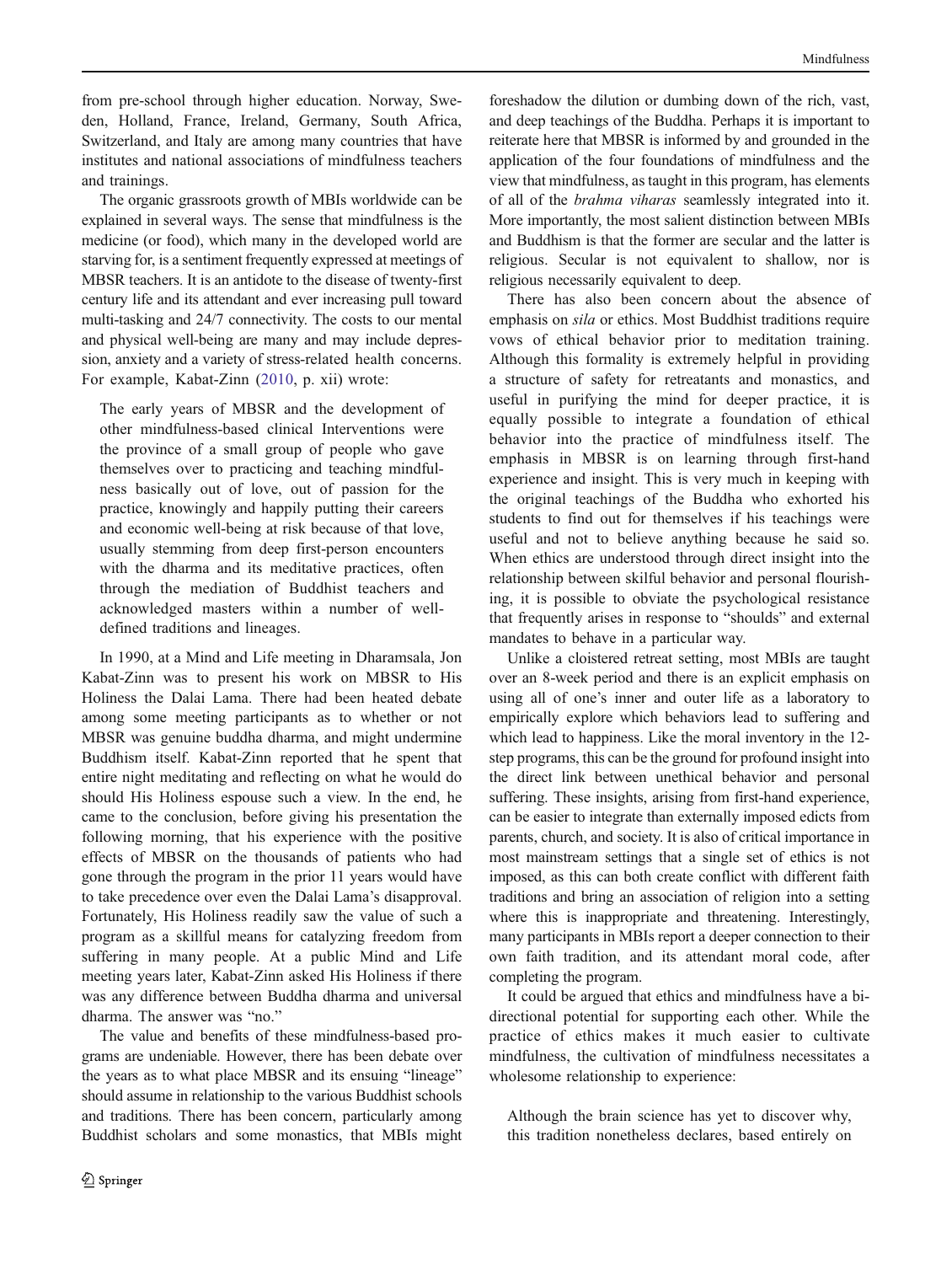its phenomenological investigations, that when the mind is engaged in an act of harming it is not capable of mindfulness. There can be heightened attention, concentration, and energy when a sniper takes a bead on his target, for example, but as long as the intention is situated in a context of taking life, it will always be under the sway of hatred, delusion, wrong view (ditthi, 19), or some other of the unwholesome factors. Just as a tree removed from the forest is no longer a tree but a piece of lumber, so also the caring attentiveness of mindfulness, extracted from its matrix of wholesome co-arising factors, degenerates into mere attention (Olendzki [2008\)](#page-7-0).

Also, the insights that arise for MBI participants, just like the insights for yogis on intensive retreat, arise within the scaffolding created by the teacher and the curriculum. It is the job of the skillful teacher to engage directly with the students, challenging beliefs, inviting deeper exploration, suggesting where and how to pay attention, all within the framework of a secular articulation of the four foundations of mindfulness.

There is much utility in preserving both the culture and teachings of the great religions. These debates contribute to the general good by continuing to clarify and enliven ancient teachings for modern audiences, refining translations and unearthing new clues to ancient wisdom traditions. Further, the vast and deep teachings of Buddhism, beginning with the Buddha himself, and then developed by enlightened beings over many centuries, in many countries, must never be lost as they contain, not only detailed descriptions of mental life and phenomena, but highly refined and systematic instructions for achieving enlightenment. These debates, however, have little relevance to the patients with chronic pain conditions and a host of other medical disorders and stress-related problems who enroll in MBSR classes. However one may feel about it, a lineage of MBIs is already here. Not only is it impossible to stop, its scope and future potential can barely be grasped.

There is both excitement and fear that MBIs might herald the emergence of a new, American Dharma: democratic, non-hierarchical, organic, non-devotional, embodied, eclectic, non-dogmatic, pragmatic, utilitarian, nondiscriminatory (race, age, gender, SES), creative, emergent and widely accessible. Given the global interconnectivity of the twenty-first century, contemporary Buddhism may not emerge and evolve according to geographic locale as it did in the first few centuries as it wound its way through Asia. It may be that we do not yet have the language to describe the affinity group that is co-creating this new emerging dharma but, whatever their physical location, they share a love of the liberating potential of the dharma, a conviction

that it can play an important role in the treatment of twentyfirst century dukkha (suffering), and an interest in the cultivation of a universal idiom accessible to those in need, whatever their backgrounds or belief systems. By offering access to insight and deep levels of mind without religion, a growing group of post-modern, post-partisan, intellectually skeptical, and scientifically grounded people are able to experience these practices without having to believe in something on faith alone.

### **Trends**

One of the many currently unfolding trends of the MBIs is to offer interventions tailored to increasingly narrow cohort groups such as people with depression, the military, cancer patients, overweight women, medical students and the like. The advantages of teaching a homogeneous cohort include unique opportunities for bonding, empathy and support as well as enhanced social relationships. In these cohort-specific trainings, modules can be added that address more directly the diagnoses or difficulties faced by that particular group. However, something is also lost. As is often expressed in the first MBSR class, "You are more than your diagnosis. There is more right with you than wrong with you. We are here to gain access to that part of us which is never broken." The beauty of a diverse class is the possibility of connecting with people who are very different from oneself and seeing that we share the same mind, the same wish to be happy and many of the same challenges.

Another trend is the increasing number of books published by the second generation of MBI professionals. These include not only popular books for the general public (Carlson and Speca [2010](#page-6-0); Flowers [2009](#page-7-0); Rosenbaum [2005](#page-7-0)), but academic texts (Baer [2006;](#page-6-0) Hick [2009;](#page-7-0) McCown et al [2010](#page-7-0); Shapiro and Carlson [2009\)](#page-7-0), and educational tools (Biegel [2009;](#page-6-0) Stahl and Goldstein [2010\)](#page-7-0). These books could be understood as the fruition of the original coemergent philosophy of MBSR. Each of these authors has seen a new potential through their own unique prism of contemplative training, professional experience and the secular application of mindfulness.

A recent and potentially far-reaching trend has been the advocacy of MBIs on Capitol Hill. Tim Ryan, Congressman from Ohio, proposed MBSR to HHS Secretary Kathleen Sebelius as a key intervention in preventative health. Speaking at a recent event for the Center for Mindfulness, Ryan declared his intention to propose the integration of mindfulness into every government program. He has walked his talk in his home district by allocating funds for social and emotional learning programs in the schools.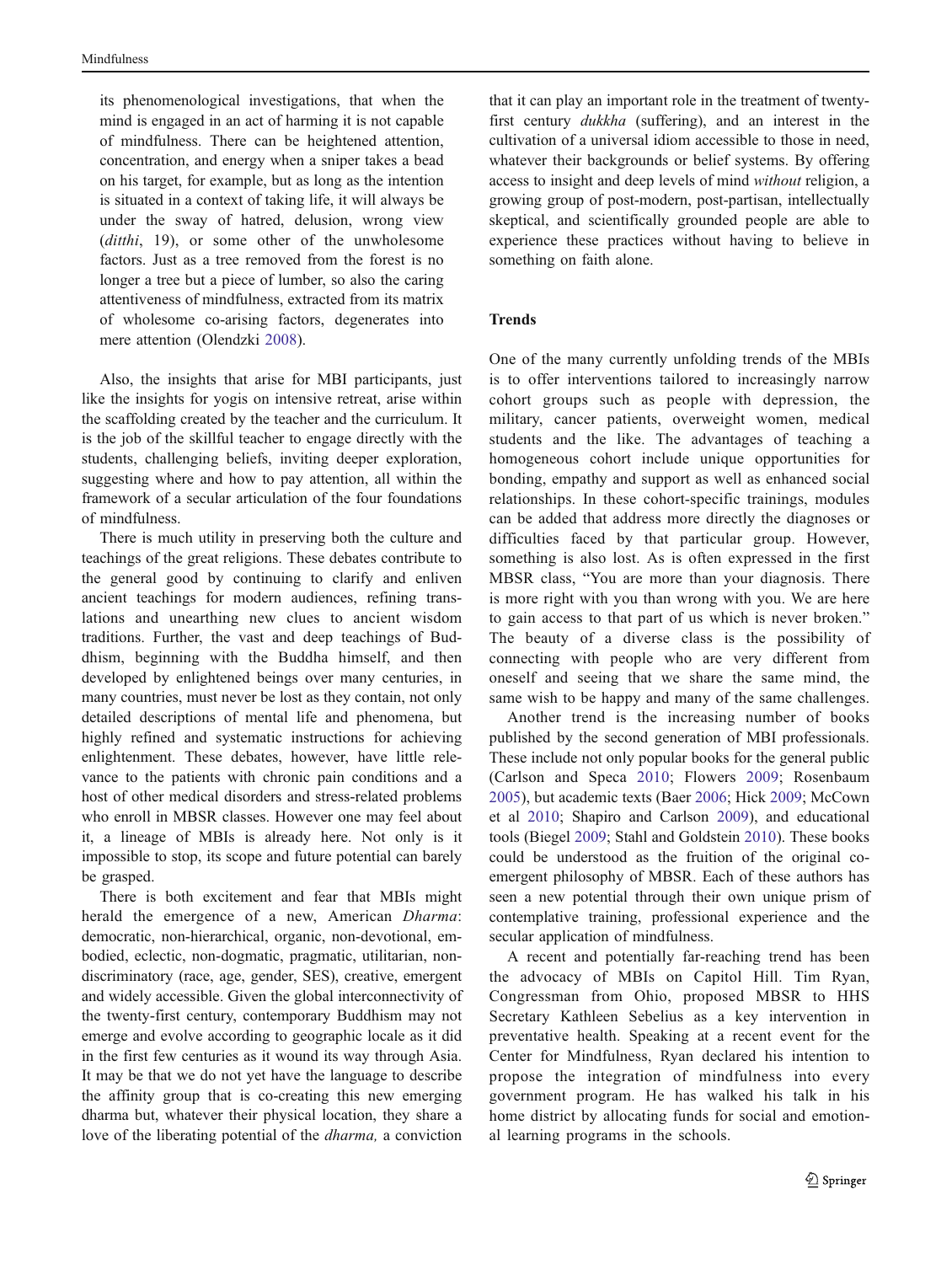Yet more remarkable, and more controversial to some, has been the introduction of mindfulness interventions to the military. For example, Stanley and Jha [\(2010](#page-7-0)) studied the protective effects of mindfulness training on working memory capacity and affective experience in military service members preparing for deployment. They found that those participants who practiced meditation at home increased their working memories, exhibited lower levels of negative affect and higher levels of positive affect.

### **Opportunities**

One of the greatest opportunities facing MBSR and MBIs is the potential to revolutionize the understanding and delivery of healthcare. Ruff and Mackenzie [\(2009](#page-7-0)) make a very strong case for mindfulness interventions reducing the cost of health care at a time when the annual cost of \$2 trillion is under great scrutiny as key national health indicators lag and budget deficits soar. They noted:

Regardless of who pays for healthcare in the United States, the cost must come down. Without a reduction in healthcare expenditures, no system will be sustainable for long. Applying what we know about the potential for (MBIs) to prevent disease, promote health, treat chronic conditions and improve the quality of care may well turn out to be a cornerstone of a more humane, equitable and effective approach to health and healthcare that can actually reduce costs in a meaningful way. Leveraging the body's innate capacity to heal itself may be the key to creating a sustainable healthcare system for the 21st century (Ruff and Mackenzie [2009](#page-7-0), p. 320).

Consider the costs of delivering an MBI: instructor hourly fee plus overhead for room space, materials and registration. With zero diagnostic or technology costs, this averages out at approximately \$3 per contact hour per patient. Furthermore, Roth and Stanley ([2002\)](#page-7-0) reported that an 8-week MBSR program at a community health center resulted in a significant decrease in chronic care office visits after the MBSR program was completed.

#### Challenges

One of many challenges facing all MBIs as programs mature and graduates proliferate is the offering of ongoing support for the deepening and continuation of practices begun in the secular setting of a mindfulness class. Most people benefit dramatically from these programs and want to continue. Group support is often key in providing scaffolding for the learning and accountability for the practice. Although graduate programs exist (at the Center for Mindfulness they have been in place for 30 years), they can sometimes be an afterthought and not always successful in retaining students and providing an ongoing sense of community. MBI graduates are sometimes encouraged to support their practice by attending local contemplative centers, primarily Buddhist. However, not everyone is comfortable relating to the language and iconography of a religious center. If MBI is indeed emerging as an important stream in the new American Dharma, it will need to find a way to address the question of how to cultivate and support a lifelong secular practice, an idiom and a community (sangha).

This challenge is also expressed in the increasing need for talented and highly experienced teachers. The exponential growth in MBSR and its many derivatives has created a universe of programs too big for either coordination or quality control by the Center for Mindfulness (CFM). At the 2010 MBSR conference, a meeting was held to begin to address the needs of centers around the world, which offer training for MBI instructors, and the role the CFM could play in either endorsing or overseeing these programs. Although there is a certification program for MBSR instructors, after 10 years the program has certified only about 100 teachers worldwide, making it untenable at this time for research projects or health care institutions to demand certification as a standard for hiring new instructors.

A more subtle aspect of the same challenge is the need for the instructor to continuously deepen his or her own practice sufficiently to teach mindfulness at the introductory level of MBSR and beyond. Although number of years practicing meditation is certainly a factor, it is not the only variable in measuring this competency. How do you measure the understanding and embodiment of the Dharma? It is no wonder the CFM was loathe to take on this issue in the first place and, if they struggle with it, how can a medical center or school district begin to establish and require the necessary qualifications and standards of competency and excellence?

One answer that has emerged in only the past year takes the novel form of intensive meditation retreats for MBI professionals. Taught by Kabat-Zinn, Christina Feldman (Vipassana teacher) and John Teasdale (co-creator of MBCT), these 9-day retreats may herald the emergence of MBSR as a lineage. First, they filled up immediately, validating the thirst for MBI instructors to deepen their practice within this unique framework. Second, both Spirit Rock and the Insight Meditation Society hosted these retreats, which served not only to endorse them but foster their growth and situate them squarely within the broadly defined Buddhist pantheon. Third, and perhaps most important, they are similar to, but also clearly distinct from other retreats at these centers. They share the same reliance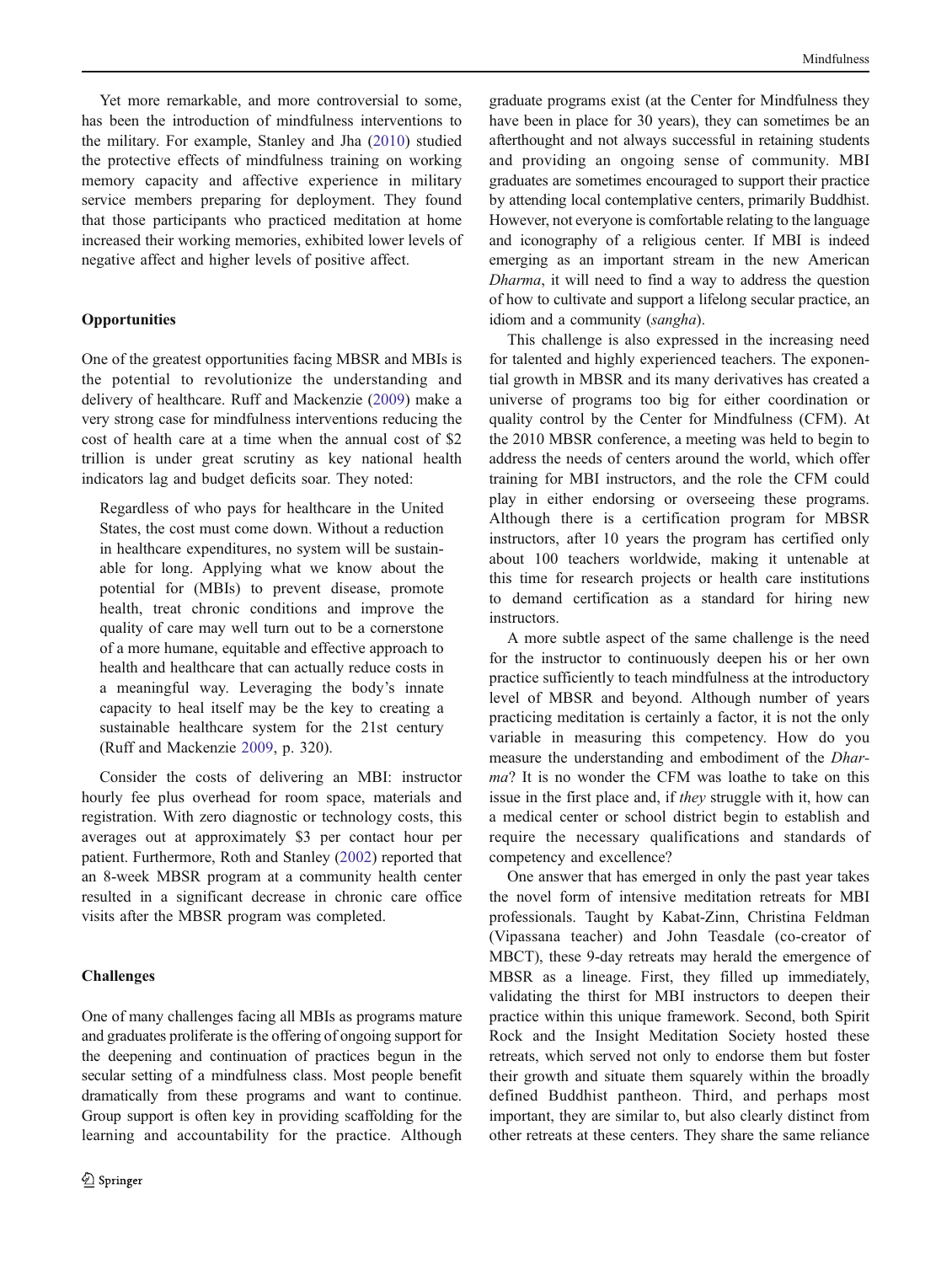<span id="page-6-0"></span>on the original teachings of the Buddha, and Dharma talks are offered to illuminate essential components of Buddhist philosophy. Sitting and walking practice are taught much as they would be at any other vipassana retreat.

Though Buddhist retreats increasingly offer different forms of mindful movement, rarely are they offered by the meditation teachers themselves, at 6:00 every morning as Kabat-Zinn does. A hallmark of MBSR is embodiment: both literally and figuratively. Instructors are called upon to embody mindfulness as the primary vehicle for teaching it. There is also the invitation to re-inhabit the body as, not only the first foundation of mindfulness, but the doorway to the present moment. Another remarkable expression of this embodiment is the participation of the teachers in all of the practices. It was surprising to see Kabat-Zinn doing the walking meditation every day and the teachers clearly choosing to engage as much as possible with the schedule. Kabat-Zinn and Teasdale also chose whenever possible to eat their meals in silence, with the yogis in the dining hall, which served as a powerful expression of the democratic and non-hierarchical spirit of MBSR. Unlike other retreats at these centers, Americans were in the minority, suggesting a unique pull to draw participants from all corners of the globe.

A larger challenge facing all MBIs at this moment is the question of what constitutes an MBI? Terms like mindfulness, concentration, awareness, and contemplation are often used interchangeably. Though the operational definition of mindfulness expressed in this paper may already be considered too broad for some, is there a clear outside limit to what may reasonably be called a mindfulness-based intervention? One important, distinguishing feature of mindfulness practice is the systematic application of a particular type of awareness to a variety of phenomena (i.e., the four foundations of mindfulness). In mindfulness practice, though it is common to begin with breath awareness, it is essential to bring awareness to other aspects of experience, such as thoughts and mental states in order to promote insights into no-self, impermanence and the reality of suffering. After the practitioner develops sufficient clarity and stability of mind, awareness can be directed not only towards more subtle aspects of experience, but towards the fleeting, selfless and ephemeral nature of experience.

## Conclusion

In the past 30 years, MBSR has grown organically and exponentially around the world and from many walks of life. Through the exponential growth of rigorous research studies published in the professional literature, MBSR can provide evidence-based rationales for the implementation of contemplative programs in mainstream settings such as hospitals, schools, prisons, and businesses. MBSR provides a highly refined yet accessible language for sharing contemplative practice and values in a universal, nonreligious, and non-dogmatic way. Along with this, a pedagogy has emerged which emphasizes the role of embodiment and mindful engagement of the instructor as the primary vehicle for teaching mindfulness.

The success of the research and the inherent value of the program have, in turn, spawned off-shoots of MBSR, for which a new acronym has been coined: MBI. As new books outlining MBIs continue to be published, other contemplative programs can avail themselves of these methods. Though they target different groups, MBIs ideally share the organizing principle of mindfulness, not simply as the ability to stay focused, but as the miracle which can liberate the mind through insight and which inherently cultivates wholesome mental states. MBIs share core curricular components that invite participants to explore the four foundations of mindfulness with the intention of creating the grounds for this particular, heightened mental factor of mindfulness to arise. Without a clear understanding of mindfulness, secular interventions using the name "mindfulness" can easily degenerate into mere stress reduction.

Acknowledgments Sincere thanks to the Fetzer Institute for soliciting and supporting this paper and to Jon Kabat-Zinn and Saki Santorelli for their encouragement, generosity, and invaluable input.

#### References

- Baer, R. A. (2003). Mindfulness training as clinical intervention: a conceptual and empirical review. Clinical Psychology: Science and Practice, 10, 125–143.
- Baer, R. A. (2006). Mindfulness-based treatment approaches: Clinician's guide to evidence base and applications. San Diego, CA: Academic.
- Biegel, G. (2009). The stress reduction workbook for teens: Mindfulness skills to help you deal with stress. Oakland, CA: Harbinger.
- Bowen, S., Witkiewitz, K., Dillworth, T. M., Chawla, N., Simpson, T. L., Ostafin, B., et al. (2006). Mindfulness meditation and substance use in an incarcerated population. Psychology of Addictive Behaviors, 20, 343–347.
- Carlson, L. E., & Speca, M. (2010). Mindfulness-based cancer recovery. Oakland, CA: Harbinger.
- Carlson, L. E., Speca, M., Patel, K., & Goodey, E. (2003). Mindfulness-based stress-reduction in relation to quality of life, mood, symptoms of stress, and immune parameters in breast and prostate cancer outpatients. Psychosomatic Medicine, 65, 571– 581.
- Creswell, J. D., Myers, H. F., Cole, S. W., & Irwin, M. R. (2009). Mindfulness meditation effects on  $CD4 + T$  lymphocytes in HIV-1 infected adults: a small, randomized controlled trial. Brain Behavior and Immunity, 23, 184–188.